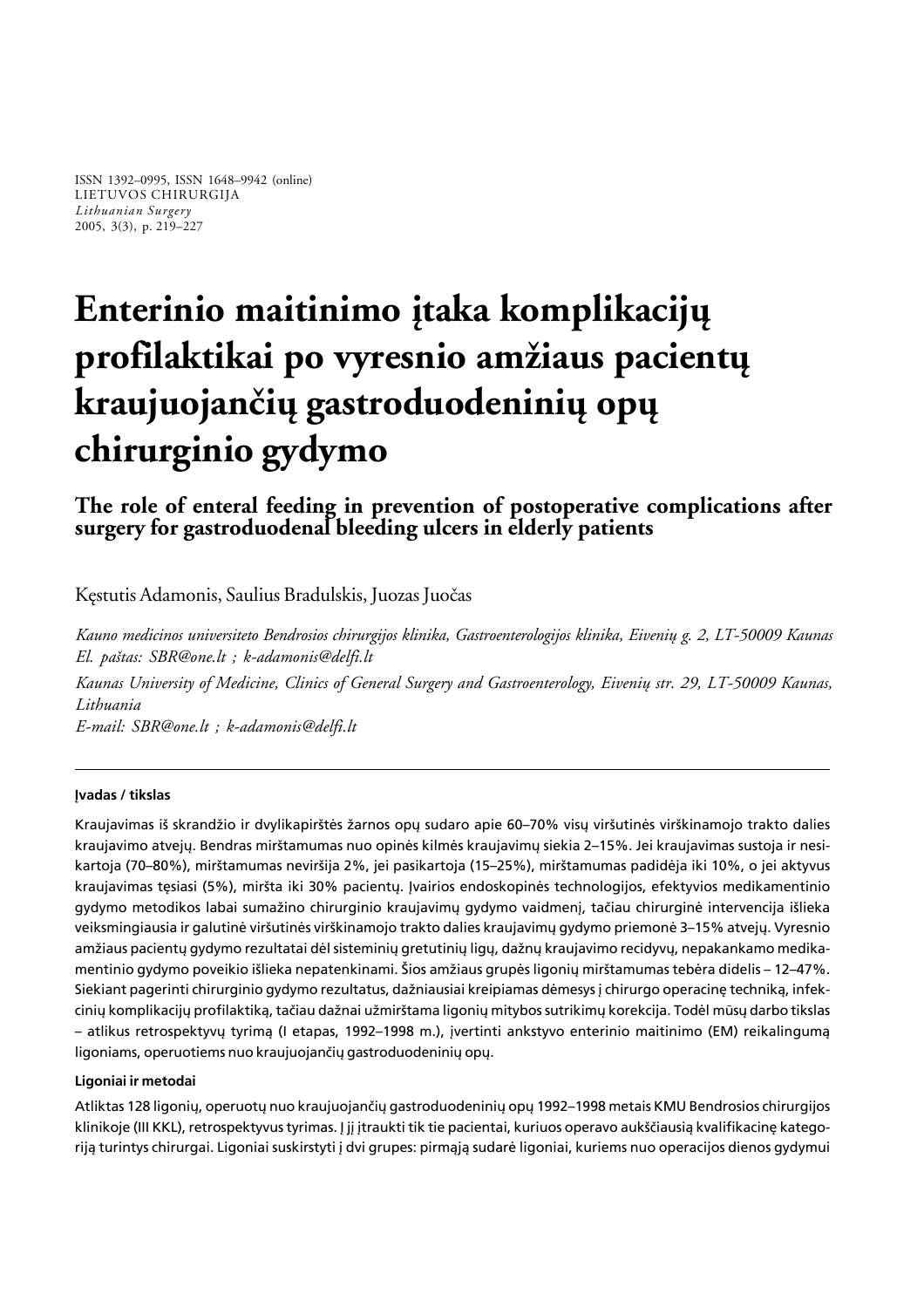skyrëme EM, o antràjà, – kuriems pooperaciniu laikotarpiu EM netaikytas. EM grupë pavadinta tiriamàja, T grupe, antroji grupė – kontroline, K grupe. Iš viso T grupėje buvo 88 ligoniai, o K grupėje – 40. Grupių ligonius pagal amžių skirstėme į iki 60 metų ir 60-ies metų bei vyresnius. Esminio grupių skirtumo pagal amžių, opų lokalizaciją, gretutines ligas, diagnozuotas iki operacijos, nebuvo. Gretutinëmis ligomis (GL), diagnozuotomis iki operacijos, sirgo 43,2% T grupės ir 45% K grupės ligonių. Fiksavome šias pooperacines komplikacijas: vietinė ir bendrinė infekcija (žaizdos seroma, žaizdos supūliavimas, siūlių išsiskyrimas, peritonitas, intraabdominaliniai abscesai, sepsis), plaučių uždegimas, kraujagyslių trombozė ir embolija, galvos smegenų kraujotakos sutrikimai, ūminis širdies ir kraujagyslių sistemos bei inkstų funkcijos nepakankamumas.

## **Rezultatai**

Iš T grupės 88 operuotų ligonių pooperacinių komplikacijų buvo 21 (23,86 ± 9,53%), o iš 40 K grupės – 12 ligonių (30 ± 13,81%). Skirtumas statistiškai reikšmingas (p = 0,00001). Operuotiems skubos tvarka T grupės ligoniams komplikacijų taip pat buvo rečiau (18,43 ± 6,37) negu K grupės (33,34 ± 10,54%), nors rezultatų skirtumo statistinio reikšmingumo negavome. T grupės ligoniams, kuriems prieš operaciją GL nediagnozuotos, pooperacinių komplikacijų buvo tik  $10 \pm 4.24$ %, o K grupės – 22,72 $\pm$  9,14% ligonių. Palyginę rezultatus ligonių, kuriems prieš operaciją buvo nustatytos GL, gavome priešinga rezultata: pooperacinių komplikacijų pareiškė 42,10 ± 8% T grupės ligonių ir 38,88 ± 11,82% K grupės, t. y. komplikacijų skaičius naudojant EM nepadidėjo ir nesumažėjo. Tokia pati tendencija būdinga tiek jaunesnių nei 60 metų, tiek vyresnių ligonių grupėms. Dėl ypač sunkios būklės 10 ligonių buvo atliktos tik gyvybę gelbstinčios minimalios operacijos: opos apsiuvimas ar ekscizija. T grupėje tokių ligonių buvo penki ir jų pooperacinis laikotarpis buvo sklandus, o K grupës penkiems operuotiems ligoniams ðis laikotarpis komplikavosi (3 komplikacijos).

## **Iðvados**

Ankstyvas EM po kraujuojančių gastroduodeninių opų chirurginio gydymo turi teigiamos įtakos pooperacinių komplikacijų profilaktikai. Ligoniams, kurie serga gretutinėmis ligomis, EM iš esmės nesumažina pooperacinių komplikacijų galimybės. Ligoniai, kurie dėl besitęsiančio kraujavimo ar jo pasikartojimo operuojami kritinės būklės, pooperaciniu laikotarpiu turi būti gydomi EM, nes tai padeda sumažinti pooperacinių komplikacijų riziką.

Reikšminiai žodžiai: pooperacinis laikotarpis, pooperacinės komplikacijos, ankstyvas enterinis maitinimas, opinis kraujavimas

## **Background / objective**

Although hospitalization and surgery for uncomplicated ulcers have decreased in the United States and Europe over the past 20 to 30 years, the number of hospital admissions for hemorrhage associated with ulcers has remained relatively unchanged. Peptic gastroduodenal ulcer is the most common cause of severe upper gastrointestinal bleeding and accounts for at least 60–70 percent of all episodes. Overall mortality from a bleeding from the upper gastrointestinal tract reaches 2–15%. If a bleeding has stopped and does not recur (70–80%), mortality does not exceed 2%; in recurrent bleedingafter initial endoscopic control of bleeding (15–25%), mortality rises up to 10%, and if an active bleeding continues (5%) – mortality can rise up to 30%. Endoscopic retreatment in patients with peptic ulcers reduces the need for surgery without increasing the risk of death and is associated with fewer complications than surgery. The wider use of endoscopic hemostasis, effective medicines and angiographic techniques (for severe, persistentbleeding if surgery poses an extremely high risk or endoscopic therapy has been unsuccessful) have reduced the need of surgery for treatment of bleeding gastroduodenal ulcers significantly. Nevertheless, surgery still plays a pivotal role in 3–15% of cases, and only surgical intervention is the most effective and final method of treatment for bleeding peptic ulcer. The overall mortality from bleeding ulcer is higher in elderly patients, ranging from 12 to 47% in patients older than 60 years. Factors responsible for increased morbidity and mortality in the elderly may include associated or underlying comorbid conditions such as malignancy; multiple organ system diseases, in particular atherosclerosis and its consequences, including cardiovascular and cerebrovascular diseases; increased frailty of elderly; and use of multiple medications, particularly nonsteroidal antiinflammatory drugs. The postoperative mortality rate also remains high (2–22%).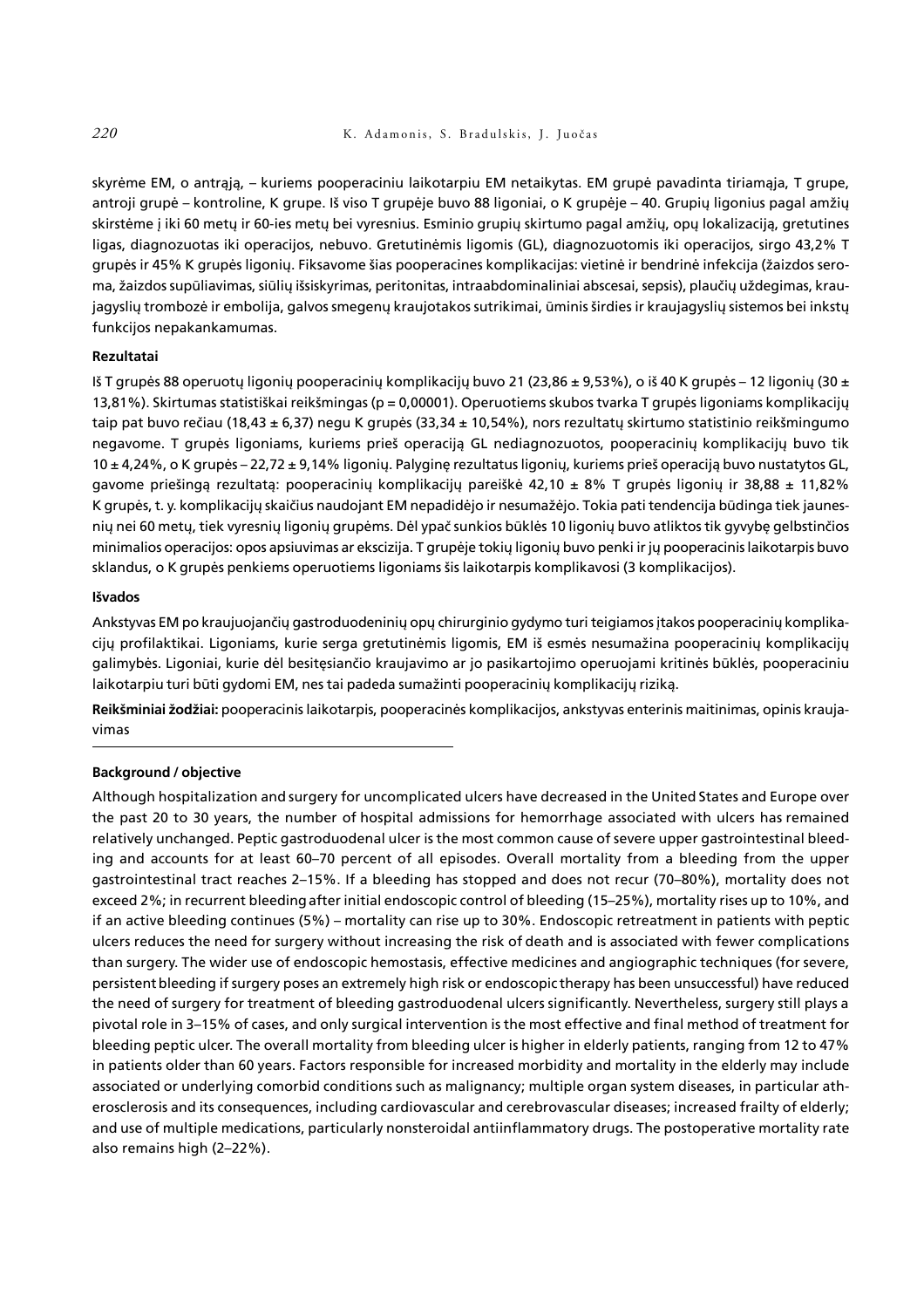The efficiency of surgery for bleeding ulcers depends not only on the surgeon's skills, the time and type of operation, preoperative volume replacement and measures for infection prevention. Gastrointestinal surgery patients are at risk of nutritional depletion from inadequate nutritional intake, surgical stress and the subsequent increase in metabolic rate. The goal of this retrospective study was to evaluate the effectiveness of early postoperative enteral nutrition in patients that underwent surgery for bleeding gastroduodenal ulcers in Surgical Clinic of the 3rd Kaunas Clinical Hospital between 1992 and 1998.

#### **Patients and methods**

128 patients that undervent surgery for gastroduodenal ulcer haemorrhage at the Surgical Clinic of the 3rd Kaunas Clinical Hospital from 1992 to 1998 were retrospectively analyzed. Only patients operated on by skilled and qualified surgeons were included in the study. The patients were separated into two groups: 88 patients of the first group (study group T) received early postoperative enteral nutrition and 40 patients from the second (control group K) received the same postoperative treatment, except enteral feeding. According to age, both groups of patients were divided into subgroups: >60 years and 60 years or older. Two groups were similar with respect to age, ratio of men to women, the site and size of ulcers, concomitant diseases before operation. In the study group, concomitant diseases were diagnosed in 43.2% of cases, and in the control group in 45% of patients co-morbidity was present. All local and general postoperative complications were fixed.

#### **Results**

In the study group, 88 patients undervent surgery for bleeding gastroduodenal ulcer. The postoperative period was complicated in 21 cases (23.86  $\pm$  9.53%), and in the control group 40 patients were operated on and postoperative complications developed in 12 cases (30  $\pm$  13.81%) (P = 0.00001). Among the patients from the study group that underwent emergency operation, complications were observed also less often (18.43  $\pm$  6.37%) in comparison with the control group (33.34 ± 10.54%). The postoperative period in the study group patients without concomitant diseases was less complicated (only in 10 ± 4.24% of cases) than in the control group (22.72± 9.14%). Opposite results were received when we compared the data in both groups of patients with concomitant diseases. In the study group, the postoperative period was complicated in 42.10  $\pm$  8% and in the control group in 38.88  $\pm$  11.82%. This means that enteral nutrition did not increase or decrease the rate of postoperative complications in patients with otherillnesses. A similar tendency was observed in both age groups. Ten extremely high risk patients with massive ulcer bleeding or rebleeding after endoscopic retreatment undervent life-threatening minimal emergency surgical procedures for hemostasis (ulcer suture or excision). The postoperative period in five study group patients was smooth, and in the control group (five patients were operated on) three patients developed postoperative complications.

#### **Conclusions**

Early postoperative enteral nutrition has a positive influence on reducing the incidence of postoperative complications in patients after surgery for bleeding gastroduodenal ulcer. Enteral nutrition is an effective option for critically ill high risk elderly surgical patients undergoing emergency surgical procedures for massive ulcer bleeding or rebleeding. Postoperative enteral feeding helps to decrease the risk of postoperative complications and is necessary.

**Key words:** postoperative period, postoperative complications, early enteral nutrition, peptic ulcer bleeding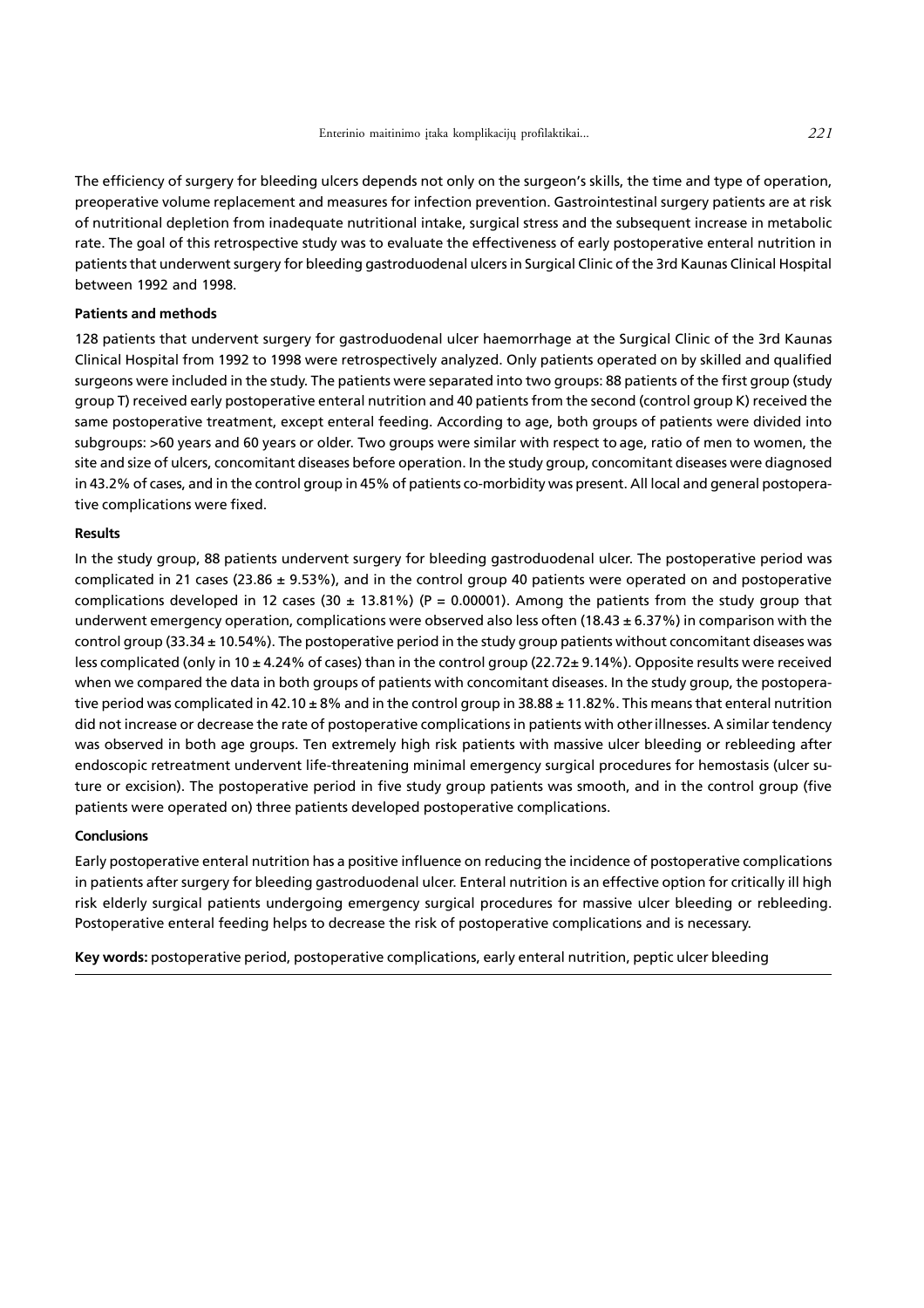# **Ávadas**

Skrandžio ir dvylikapirštės žarnos opaligė yra gana dažna virðkinimo trakto liga. Nors per pastaruosius 20– 30 metų Amerikoje ir Europoje dėl skrandžio ir dvylikapirštės žarnos opaligės hospitalizuojama ir operuojama gerokai mažiau ligonių, tačiau dėl opinės kilmės kraujavimo stacionarizuojamų pacientų skaičius praktiškai nepakito  $[1-3]$ . Tai lemia šios priežastys: daugeliui ligonių opos atsinaujina; atsiranda komplikacijø dël nepakankamo gydymo; vis daugiau žmonių vartoja nesteroidinius vaistus nuo uždegimo, kurie pažeidžia skrandžio gleivinę; dažnėja besimptomių opaligės atvejų. Kita vertus, pacientai dažnai yra vyresnio amžiaus, serga sisteminėmis gretutinėmis ligomis [4–8].

Kraujavimas iš dvylikapirštės žarnos opų sudaro 30– 54%, iš skrandžio opų – 19–33% visų viršutinės virškinamojo trakto dalies kraujavimo atvejø [4, 9–13].

Didėjant pacientų amžiui, kartu gausėja ir gretutinių ligų, todėl, nepaisant akivaizdžios gydymo metodų pažangos, mirštamumo rodikliai iš esmės nesikeièia pastaruosius 30 metø [5, 6, 10, 14–17]. Bendras mirštamumas nuo opinės kilmės kraujavimų siekia 2-15%. Jei kraujavimas sustoja ir nesikartoja (70–80%), mirðtamumas nevirðija 2%, jei kraujavimas pasikartoja po sustabdymo (15–25%), mirštamumas padidėja iki 10%, o jei aktyvus kraujavimas tæsiasi (5%), mirðta iki 30% pacientø [5, 6, 12, 14–20].

Veiksniai, koreliuojantys su padidëjusiu mirðtamumu, yra šie: amžius, kraujavimo pradžia, gretutinës ligos (GL), hipotenzija ir ðokas hospitalizuojant, iš skrandžio išsiurbiamas šviežias kraujas, hemoglobino lygis hospitalizacijos metu ir jo dinamika, perpiltos eritrocitų masės kiekis, kortikosteroidų, aspirino ir peroralinių antikoaguliantų derinio vartojimas [4, 6, 21–24].

Amžius per 60 metų laikomas nepriklausomu blogos baigties žymeniu. Mirštamumas šioje amžiaus grupėje padidėja iki 12–47%, o jaunesnių kaip 60 metų jis mažesnis – apie 10% [10, 23]. Amerikos gastrointestininës endoskopijos draugijos (ASGE) duomenimis, nuo kraujavimo miršta 3,3% 21–31 metu, 10,1% 41–50 metø, ir 14,4% 71–80 metø ligoniø [10]. Kraujuojantys pacientai dažniausiai miršta ne nuo kraujavimo, o nuo dekompensuotų gretutinių ligu [5–8]. Vadinasi, didėjantis kraujuojančių pacientų amžius ir gretutinių ligų paplitimas – du reikšmingiausi ligoniø mirties pranaðai [6]. Tiesiogiai koreliuoja su pacientų amžiumi ir bendras sergamumas: vyresnių kaip 60 metų žmonių jis yra gerokai didesnis negu jaunesnio amžiaus (atitinkamai 13% ir 5%) [10, 22].

Ligonių, kuriems kraujavimas iš opų ar pakartotinis kraujavimas prasideda gulint ligoninëje (antrinis kraujavimas), mirštamumas yra ženkliai didesnis (išauga iki 33%), negu esant pirminiam kraujavimui  $(11\%)$  – iki hospitalizavimo  $[20, 22, 23]$ . Tai visų pirma susijæ su gretutine patologija, dël kurios tie pacientai patenka á ligoninæ. Didesnis mirðtamumas tiesiogiai priklauso nuo GL (ypač CNS ligų, kepenų nepakankamumo, plaučių ligų, širdies nepakankamumo, inkstø nepakankamumo, fiziologinio streso ir piktybinių navikų) ir jų skaičiaus.

Nuo seno virðutinës virðkinamojo trakto dalies kraujavimai buvo chirurginė problema. Šiandien kraujavimo priežastis nustatoma ir ligoniai veiksmingai gydomi endoskopiniais ir angiografiniais (kai neveiksminga endoskopinë hemostazë labai didelës chirurginës rizikos ligoniams, esant dideliam persistentiniam kraujavimui) metodais. Naujos technologijos daugeliu atvejų būtiną chirurginę operaciją leidžia atlikti planine tvarka, o sėkmingas skrandžio ir dvylikapirštės žarnos opaligės gydymas sumažino planinių komplikuotos opaligës operacijø skaièiø [11, 18, 25, 26].

Šiuolaikinė opinio kraujavimo gydymo taktika, grįsta endoskopiniu kraujavimo stabdymu, kartu ir pakartotinio kraujavimo atvejais, labai sumažino indikacijas chirurginiu bûdu gydyti kraujuojanèias opas. Apie 80% ligoniø opinis kraujavimas liaujasi savaime [5, 6, 14–17]. Indikacijos chirurginiu bûdu gydyti opinį kraujavimą yra šios: besitęsiantis kraujavimas nesant endoskopinio stabdymo poveikio, pasikartojantis kraujavimas, vyresnis kaip 60 metų amžius, skrandžio opos, gretutinės širdies ir kraujagyslių sistemos ligos, galinčios išprovokuoti prastą reakciją į hipotonijà [27–29]. Pavëluota chirurginë pagalba vyresnio amžiaus ligoniams, esant persistentiniam kraujavimui, yra veiksnys, bloginantis prognozæ [30].

J. Y. W. Lau su bendraautoriais (1999) [18], atlikæ didelio masto randomizuotą kraujavimo recidyvų ty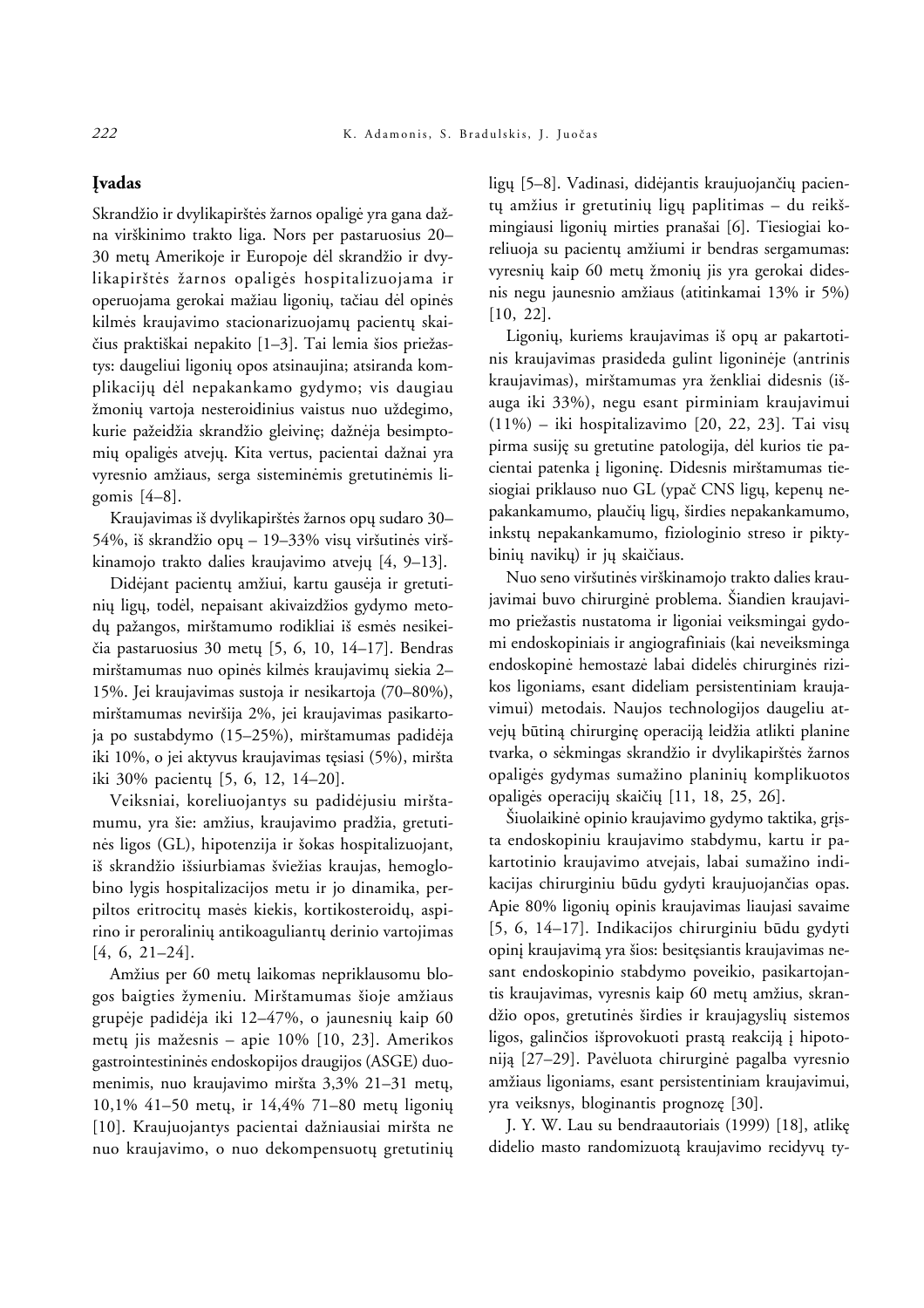rimà, palygino skubios chirurginës intervencijos ir pakartotinës endoskopinës hemostazës rezultatus. Jie nustatë, kad po pakartotinës endoskopinës hemostazës 27% ligonių tenka operuoti, o 46% iš jų pooperaciniu laikotarpiu pasireiškia sunkių komplikacijų. Operuotø pasikartojus kraujavimui po pirminës endoskopinës hemostazës ligoniø grupëje (ilgalaikis hemostazinis efektas – 93%) pooperacinių komplikacijų dažnis gerokai didesnis negu grupėje, kuriai buvo taikoma pakartotinë endoskopinë hemostazë (atitinkamai 36,4% ir 14,6%).

Kraujuojant opoms ðiandien skubiai operuojami tik tie ligoniai, kuriems nepavyksta sustabdyti kraujavimo endoskopiniais metodais, ir jei yra didelë pakartotinio kraujavimo rizika. Po pirminës hemostazës kraujavimas pasikartoja iki 6–28% ligoniø [12, 13, 18, 19, 24, 26, 31, 32]. Dažnai taip atsitinka vyresnio amžiaus ligoniams ir esant didelėms skrandžio opoms [31]. Po pirminės hemostazės šioje amžiaus grupëje mirðta iki 11% ligoniø, o po pakartotinës hemostazës mirðtamumas iðauga dukart [13, 24]. Pakartotinë hemostazë didelës rizikos ligoniams (didelės opos, senyvas amžius ir gretutinės ligos) dažnai nepadeda ir bûtina skubiai operuoti [32].

Chirurginë operacija iðlieka efektyviausia ir galutinë opinio kraujavimø gydymo priemonë 3–15% ligoniø [10, 13]. Apie 50% operacijø atliekama pasikartojus kraujavimui [13]. Bendras pooperacinis mirštamumas siekia 2–22% ir keičiasi mažai [11, 19, 21, 30, 33]. Jei kraujavimas intensyvus, mirðtamumas padidëja iki 40% (pasikartojus kraujavimui – 7%, o esant persistentiniam kraujavimui – 36%). Mirðtamumo rodikliai nepriklauso nuo atliktos operacijos pobūdžio [30].

Vyresni kaip 60 metø ligoniai sunkiai pakelia smarkų kraujavimą, geriau toleruoja ankstyvą operaciją. Pavėlavus atlikti hemostazę 48 val., mirštamumas padidëja nuo 2% iki 15%. Ankstyva operacija jiems indikuojama, jei kraujuoja iš skrandžio opos ar *a. gastroduodenalis* [15, 33]. Angiografinë embolizacija galima, bet pavojinga dël kepenø nekrozës ir kitø komplikacijø [34].

Siekiant pagerinti opaligës chirurginio gydymo rezultatus, dažniausiai kreipiamas dėmesys į chirurgo operacinæ technikà, infekciniø komplikacijø profilaktiką antibiotikais, tačiau dažnai užmirštama medžiagų apykaitos korekcijos problema. Iki 40% visų jau hospitalizuotų pacientų konstatuojami nepakankamos mitybos požymiai (8% – labai akivazdūs), o kraujavimo atvejais (stresinëmis aplinkybëmis) kataboliniai procesai ypač suintensyvėja. Visuotinai pripažinta, kad šių sutrikimų koregavimas turi didelę įtaką chirurginio gydymo rezultatams [4, 11, 35, 36].

Medžiagų apykaitos sutrikimus pooperaciniu laikotarpiu galima koreguoti dviem bûdais: parenteriniu ir enteriniu [36–43]. Pastarąjį dešimtmetį metabolizmo koregavimui vis dažniau rekomenduojamas pigesnis ir fiziologiðkesnis bûdas – enterinis maitinimas (EM), kurį galima taikyti ir ankstyvu pooperaciniu laikotarpiu, t. y. nuo pirmų pooperacinių valandų. Kauno III klinikinės ligoninės chirurgijos skyriuose EM ankstyvu pooperaciniu laikotarpiu naudojamas nuo 1988 metø. Kad EM yra veiksmingas gydymo metodas, pasireiðkus tokioms pooperacinëms komplikacijoms kaip siûliø iðsiskyrimas, fistuliø atsivërimas, pooperacinis pankreatitas, intraabdominaliniai pūliniai, mes įsitikinome praktiškai. Tai patvirtina ir literatûros duomenys [35, 36, 39–41, 44–48]. Tačiau iki šiol nėra išsamių tyrimų, kuriais bûtø vertinamas EM reikalingumas ankstyvu pooperaciniu laikotarpiu ir šio gydymo būdo įtaka kraujuojančių gastroduodeninių opų chirurginio gydymo rezultatams.

Darbo tikslas - atlikus retrospektyvų tyrimą (I etapas, 1992–1998 m.), preliminariai įvertinti ankstyvo enterinio maitinimo (EM) reikalingumà ligoniams, operuotiems nuo kraujuojanèiø gastroduodeniniø opø.

## **Ligoniai ir metodai**

Á tyrimà átraukti 128 ligoniai, operuoti nuo kraujuojančių gastroduodeninių opų Kauno III klinikinėje ligoninëje 1992–1998 metais. Siekiant padidinti darbo tikslumą, į tyrimą įtraukti tik tie ligoniai, kuriuos operavo aukðèiausià kvalifikacinæ kategorijà turintys chirurgai. Visi ligoniai buvo suskirstyti į dvi grupes: pirmàjà grupæ sudarë ligoniai, kuriems nuo operacijos dienos gydymui naudojome EM, o į antrąją grupę įtraukti tie, kuriems pooperaciniu laikotarpiu EM neskirtas. EM grupė pavadinta tiriamąja (sutrumpintai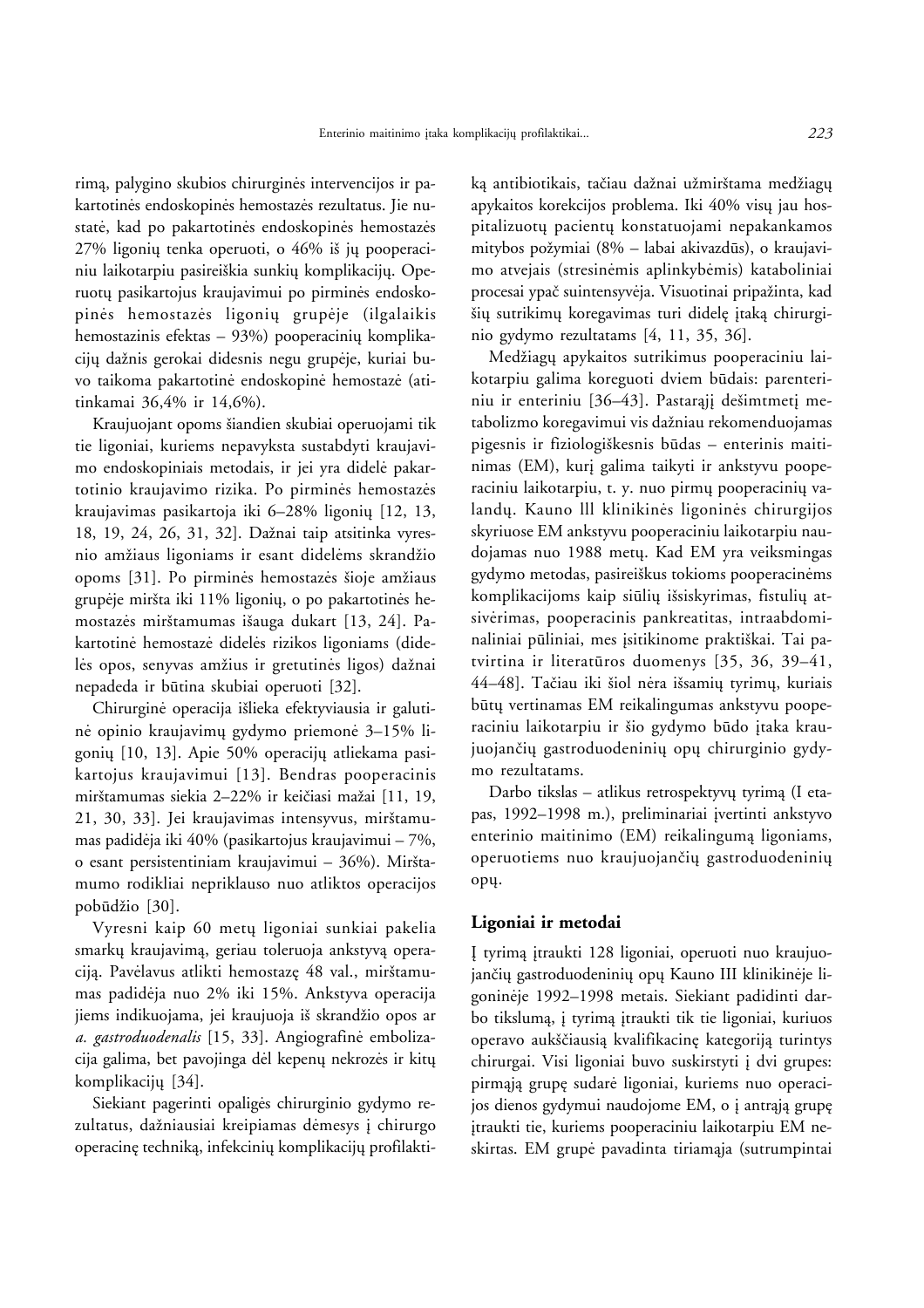## *224* K. Adamonis, S. Bradulskis, J. Juoèas

| Opos lokalizacija         | T grupė        |               | K grupė       |              |
|---------------------------|----------------|---------------|---------------|--------------|
|                           | $< 60$ m.      | $\geq 60$ m.  | $< 60$ m.     | $\geq 60$ m. |
| Skrandžio žarnos opa      | $35(74, 46\%)$ | $12(25,54\%)$ | $13(59,9\%)$  | $9(40,91\%)$ |
| Dvylikapirštės žarnos opa | $25(60,09\%)$  | 16(39,91)     | $11(61,11\%)$ | 7(38,89)     |
| Iš viso                   | $60(68,18\%)$  | 28 (31,82)    | $24(60\%)$    | $16(40\%)$   |

1 lentelė. Ligonių pasiskirstymas pagal amžių ir opos lokalizaciją

2 lentelė. Ligonių pasiskirstymas pagal amžių ir gretutinių ligų dažnumą

| Gretutinės ligos (GL) |            | T grupė       | K grupė    |              |
|-----------------------|------------|---------------|------------|--------------|
|                       | $< 60$ m.  | $\geq 60$ m.  | $< 60$ m.  | $\geq 60$ m. |
| $GL(-)$               | 45 $(75%)$ | $5(17,85\%)$  | 18 $(75%)$ | 4(25%)       |
| $GL(+)$               | 15(25%)    | $23(82,15\%)$ | 6(25%)     | 12 $(75%)$   |
| Iš viso $GL(+)$       | 43,2%      |               | 45%        |              |

3 lentelė. Pooperacinių komplikacijų skaičiaus priklausomybė nuo gretutinių ligų

| <b>Gretutinės</b> | T grupė                |                        | K grupė                 |                        |
|-------------------|------------------------|------------------------|-------------------------|------------------------|
| $ligos$ (GL)      | Komplikacijos $(-)$    | Komplikacijos $(+)$    | Komplikacijos $(-)$     | Komplikacijos $(+)$    |
| $GL(-)$           | $45(90 \pm 4,24\%)$    | $5(10 \pm 4,24\%)$     | $17(77,28 \pm 9,1\%)$   | $5(22,72 \pm 9,14\%)$  |
| $GL(+)$           | $22(57.9 \pm 8\%)$     | $16(42,10 \pm 8\%)$    | $11(61,12 \pm 11,82\%)$ | $7(38,88 \pm 11,82\%)$ |
| Iš viso           | $67(76,14 \pm 4,54\%)$ | 21 (23,86 $\pm$ 4,54%) | $28(70 \pm 7,24\%)$     | $12(30 \pm 7,24\%)$    |

T grupe), antroji – kontroline (arba K grupe). Ligoniai, kuriems dėl techninių nesklandumų ar netoleravimo (pykinimas, vëmimas, viduriavimas, skausmai) EM buvo nutrauktas, į tyrimą neįtraukti. Iš viso T grupëje buvo 88 ligoniai, o K grupëje – 40. Pagal amžių ligonius skirstėme i grupes iki 60 metų ir 60-ies metų bei vyresnius. Ligonių pasiskirstymas pagal amžių ir opos lokalizaciją pateikiamas 1 lentelėje. Šiuo atžvilgiu esminio grupių skirtumo nebuvo.

Atsižvelgėme į šias pooperacines komplikacijas: vietinė ir bendrinė infekcija (žaizdos seroma, žaizdos supūliavimas, siūlių išsiskyrimas, peritonitas, intraabdominaliniai abscesai, sepsis), plaučių uždegimas, kraujagysliø trombozë ir embolija, galvos smegenø kraujotakos sutrikimai, ûminis ðirdies ir kraujagysliø sistemos ir inkstu funkcijos nepakankamumas.

## **Rezultatai**

Gretutinëmis ligomis, diagnozuotomis iki operacijos, sirgo panašus skaičius  $T$  ir K grupių ligonių – atitinkamai 43,2% ir 45% (2 lentelë).

Gretutinës ligos diagnozuotos tik ketvirtadaliui jaunesnių abiejų grupių ligonių, ir gerokai daugiau vyresniems – atitinkamai 82,15% ir 75%.

Iš T grupės 88 operuotų ligonių pooperacinė eiga komplikavosi (3 lentelë) 21-am (23,86 ± 9,53%), o ið 40 operuotų K grupės ligonių – 12-ai (30 ± 13,81%). Skirtumas statistiðkai reikðmingas (p = 0,001).

Pooperacinių komplikacijų dažnumas, atsižvelgiant *i* ligonių amžių ir gretutines ligas, pateikiamas 4 ir 5 lentelëse.

Nepavykus sustabdyti kraujavimo, pasikartojus kraujavimui ir dël didelës pakartotinio kraujavimo rizikos 84 ligoniai operuoti skubos tvarka. Ið 53 ope-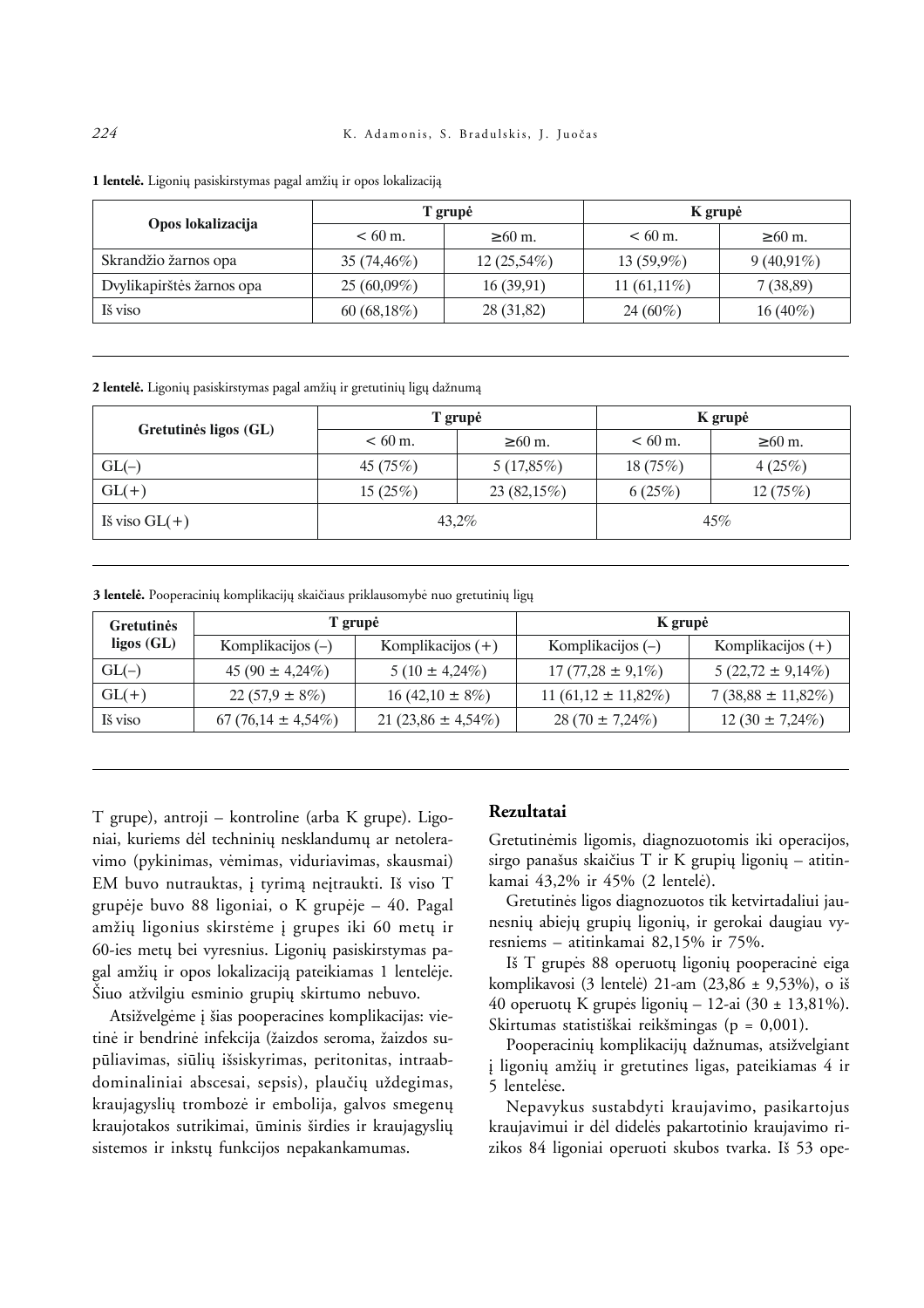| <b>Gretutinės</b><br>ligos $(GL)$ | T grupė                 |                        | K grupė                |                        |
|-----------------------------------|-------------------------|------------------------|------------------------|------------------------|
|                                   | Komplikacijos $(-)$     | Komplikacijos $(+)$    | Komplikacijos $(-)$    | Komplikacijos $(+)$    |
| $GL(-)$                           | 40 (88,89 $\pm$ 4,68%)  | $5(11,11 \pm 4,68\%)$  | $14(77,78 \pm 10,08)$  | $4(22,22 \pm 10,08\%)$ |
| $GL(+)$                           | $10(66,67 \pm 12,59\%)$ | $5(33,33 \pm 12,59\%)$ | $3(50 \pm 22,36\%)$    | $3(50 \pm 22,36\%)$    |
| Iš viso:                          | 50 $(83,34 \pm 4,8\%)$  | $10(16,66 \pm 4,8\%)$  | $17(70,84 \pm 9,47\%)$ | $7(29,16 \pm 9,47\%)$  |

4 lentelė. Pooperacinių komplikacijų dažnumas ir gretutinės ligos (ligoniai iki 60 metų)

5 lentelė. Pooperacinių komplikacijų dažnumas ir gretutinės ligos (ligoniai 60 metų ir vyresni)

| <b>Gretutinės</b><br>ligos(GL) | T grupė                 |                         | K grupė                 |                        |
|--------------------------------|-------------------------|-------------------------|-------------------------|------------------------|
|                                | Komplikacijos $(-)$     | Komplikacijos $(+)$     | Komplikacijos $(-)$     | Komplikacijos $(+)$    |
| $Gl(-)$                        | 5(100)                  |                         | $3(75 \pm 25\%)$        | $1(25 \pm 25\%)$       |
| $Gl(+)$                        | $12(52,18 \pm 10,64\%)$ | 11 (47,82 $\pm$ 10,64%) | $8(66,67 \pm 14,21\%)$  | $4(33,33 \pm 14,21\%)$ |
| Iš viso:                       | $17(60,72 \pm 9,39\%)$  | 11 (39,28 $\pm$ 9,39%)  | $11(64,75 \pm 12,33\%)$ | $5(35,25 \pm 12,33\%)$ |

6 lentelė. Pooperacinių komplikacijų skaičius operuojant skubos tvarka ir gretutinės ligos (ligoniai iki 60 metų)

| Gretutinės<br>ligos $(GL)$ | T grupė                |                         | K grupė                 |                        |
|----------------------------|------------------------|-------------------------|-------------------------|------------------------|
|                            | Komplikacijos $(-)$    | Komplikacijos $(+)$     | Komplikacijos $(-)$     | Komplikacijos $(+)$    |
| $GL(-)$                    | $25(89,29 \pm 5,95\%)$ | $3(10,71 \pm 5,95\%)$   | 11 (73,34 $\pm$ 11,87%) | $4(26,66 \pm 1,87\%)$  |
| $GL(+)$                    | $6(66,67 \pm 16,66\%)$ | $3(33,33 \pm 16,66\%)$  | $3(50 \pm 22,36\%)$     | $3(50 \pm 22,36\%)$    |
| Iš viso:                   | $31(81,57 \pm 6,37\%)$ | $6(18, 43 \pm 6, 37\%)$ | $14(66,66 \pm 10,54\%)$ | $7(33,34 \pm 10,54\%)$ |

**7 lentelë.** Pooperaciniø komplikacijø skaièius operuojant skubos tvarka ir gretutinës ligos (ligoniai 60 metø ir vyresni)

| <b>Gretutinės</b><br>ligos GL | T grupė                |                        | K grupė                |                        |
|-------------------------------|------------------------|------------------------|------------------------|------------------------|
|                               | Komplikacijos $(-)$    | Komplikacijos $(+)$    | Komplikacijos $(-)$    | Komplikacijos $(+)$    |
| $GL(-)$                       |                        |                        |                        |                        |
| $GL(+)$                       | $8(53,34 \pm 13,33\%)$ | $7(46,66 \pm 13,33\%)$ | $5(71,43 \pm 18,44\%)$ | $2(28,57 \pm 18,44\%)$ |
| Iš viso:                      | $9(56,25 \pm 12,8\%)$  | $7(43,75 \pm 12,8\%)$  | $8(80 \pm 13,33\%)$    | $2(20 \pm 13,33\%)$    |

ruotų T grupės ligonių komplikacijų buvo 13-ai  $(24,52 \pm 6,05\%)$ , o iš 31 K grupės – 9-iems  $(29,0 \pm 1)$ 8,1). Palyginti su randomizuoto tyrimo [18] duomenimis, mūsų ligoniams pooperacinių komplikacijų pasireiškė mažiau.

Komplikacijų pasiskirstymas pagal ligonių amžių ir gretutines ligas pateikiamas 6 ir 7 lentelëse.

Dël ypaè sunkios bûklës 10 ligoniø buvo atliktas tik opos apsiuvimas ar ekscizija. T grupėje tokių ligo-

niø buvo penki ir jø pooperacinë eiga buvo sklandi, penkiems K grupës operuotiems ligoniams pasireiðkë trys komplikacijos.

## **Diskusija**

T grupėje pooperacinių komplikacijų įvyko mažiau nei K grupëje – atitinkamai 23,86 ± 9,53% ir 30 ± 13,81%, rezultatu skirtumas reikšmingas. Ši tendencija išlieka ligoniams iki 60 metų. Jeigu jie gydomi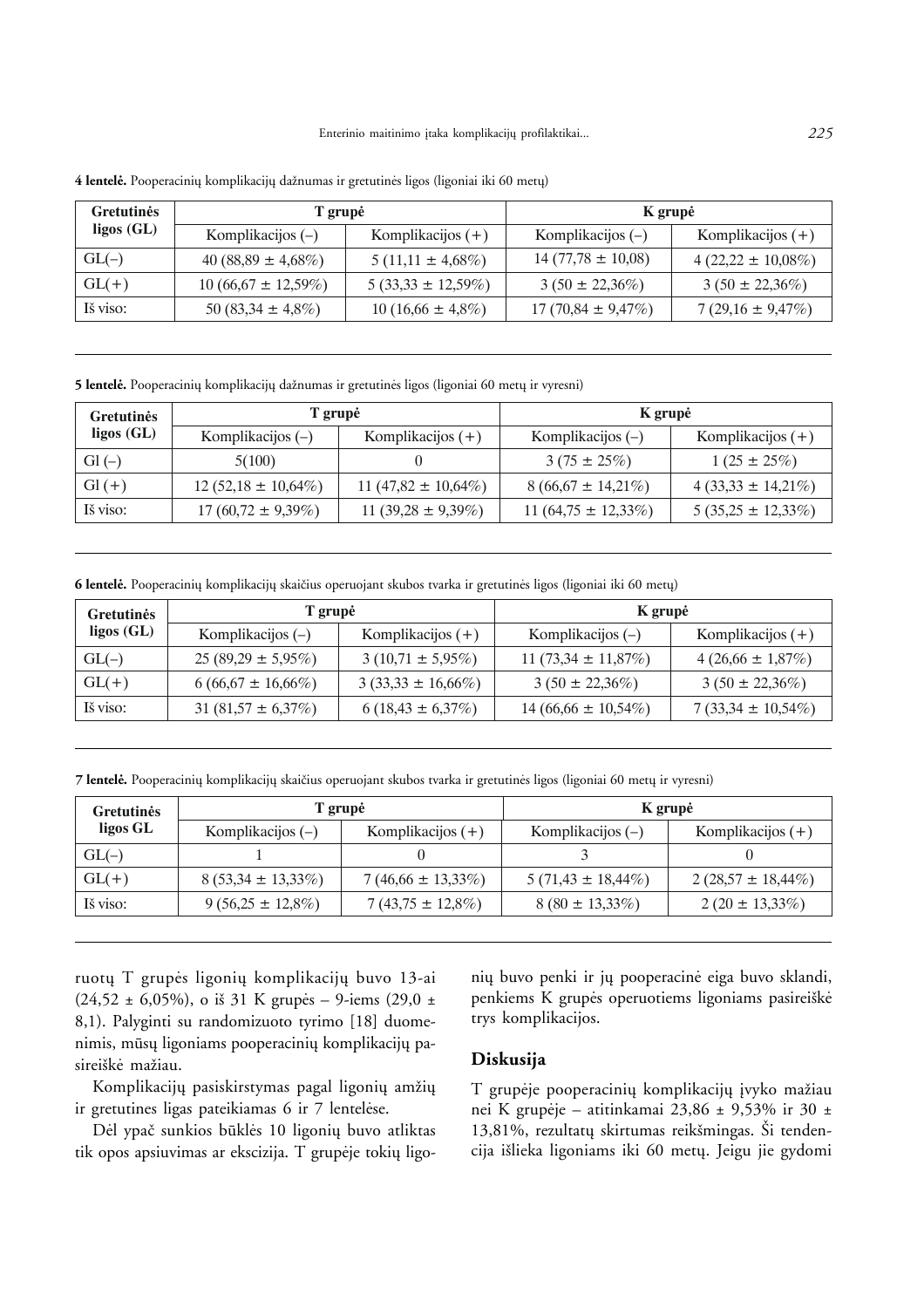EM, pooperacinių komplikacijų pasitaikė rečiau: T grupëje –  $16,66 \pm 4,8\%$ , o K grupëje – 29,16 ± 9,47%. Operuotiems skubos tvarka T grupës ligoniams komplikacijų būta taip pat rečiau  $(18, 43 \pm 6, 37)$  negu K grupės (33,34 ± 10,54%), nors rezultatų skirtumas nereikðmingas.

Apskritai vyresnio amžiaus ligoniams teigiamos EM átakos komplikacijø profilaktikai nepastebëjome, o vyresnio amžiaus ligonių, operuotų skubos tvarka (7 lentelė), gydymo rezultatams (T grupėje pooperacinių komplikacijų dažnumas  $43,75 \pm 12,8\%$ , o K grupėje –  $20 \pm 13,33\%$ ) didelę įtaką turėjo gretutinės ligos, nes vyresnio amžiaus tokių ligonių buvo gerokai daugiau negu jaunesnio amžiaus (2 lentelė).

Ligoniams, kurie pooperaciniu laikotarpiu gydyti EM ir nesirgo kitomis ligomis, pooperaciniø komplikacijø buvo tik 10 ± 4,24%, o ligoniams, kuriems EM netaikëme, pooperaciniø komplikacijø buvo dukart daugiau – 22,72 ± 9,1% (3 lentelė). Ligonių, kuriems prieš operacijà buvo diagnozuotos gretutinës ligos, rezultatus gavome priešingus. T grupės  $42,10 \pm 8\%$  ligonių pasireiškė pooperacinių komplikacijos, o K grupės – 38,88 ± 11,82%, t. y. komplikacijø skaièius naudojant EM nesumažėjo. Tokia pati tendencija būdinga tiek jaunesniems nei 60 metų, tiek vyresniems ligoniams.

Mûsø tyrimo duomenys patvirtino, kad gretutiniø ligu neigiama itaka pooperacinei eigai yra neabejotina.

Taèiau teigti, kad EM neturëjo gero poveikio operuotų vyresnio amžiaus ligonių, sergančių gretutinėmis ligomis, pooperacinei eigai, negalima. Akivaizdi teigiama EM įtaka vyresnio amžiaus ligoniams, kuriems dël ypaè sunkios bûklës ir besitæsianèio kraujavimo buvo atliktos tik paliatyvios operacijos. Po operacijos ðiuos ligonius gydant EM, komplikacijø nebuvo, o gydymui nenaudojant EM, trims ið penkiø ligoniø pooperacinë eiga buvo komplikuota.

Kad būtų galima detaliau įvertinti EM įtaką pooperacinei eigai, mûsø manymu, reikia atlikti perspektyvųjį tyrimą (II etapas), kuriuo būtų atsižvelgta į gretutinių ligų pobūdį, jų raiškos laipsnį, mitybos sutrikimus. Taip pat pooperaciniu laikotarpiu bûtina naudoti vieno tipo EM mišinius (pvz., turinčius imuninių komponentų), griežtai laikytis maitinimo metodikos.

#### **Iðvados**

Ligonių amžius ir gretutinės ligos turi tiesioginę įtaką komplikacijø pasireiðkimui po operacijø (ypaè skubiø) dël gastroduodeninio kraujavimo. Ankstyvas enterinis maitinimas po kraujuojančių gastroduodeninių opų chirurginio gydymo turi teigiamos įtakos pooperaciniø komplikacijø profilaktikai. Ligoniams, kurie serga gretutinëmis ligomis, enterinis maitinimas iš esmės nesumažina pooperacinių komplikacijų galimybės. Ligoniams, kurie dėl užsitęsusio kraujavimo ar jo pasikartojimo operuojami kritinës bûklës, po operacijos turi bûti pradedama enterinë mityba, nes tai padeda sumažinti pooperacinių komplikacijų riziką.

## **LITERATÛRA**

1. Kurata JH, Corboy ED. Current peptic ulcer time trends: an epidemiological profile. J Clin Gastroenterol 1988; 10: 259–268.

2. Gustavsson S, Kelly KA, Melton LJ. III, Zinsmeister AR. Trends in peptic ulcer surgery: a population-based study in Rochester, Minnesota, 1956–1985. Gastroenterology 1988; 94: 688–694.

3. Makela J, Laitinen S, Kairaluoma MI. Complications of peptic ulcer disease before and after the introduction of  $\rm{H}_{2}$ -receptor antagonists. Hepatogastroenterology 1992; 39: 144–148.

4. Farrell JJ, Friedman LS. Gastrointestinal Bleeding in Older People*.* Gastroenterol Clin North Am 2000; 29(1): 1–36.

5. Silverstein FE, Gilbert DA, Tedesco FJ, Buenger NK, Persing J. The national ASGE survey on upper gastrointestinal bleeding. II. Clinical prognostic factors. Gastrointest Endosc 1981; 27: 80–93.

6. Allan R, Dykes P. A study of the factors influencing mor-

tality rates from gastrointestinal haemorrhage. Q J Med 1976; 45: 533–550.

7. Schiller KFR, Truelove SC, Williams DG. Haematemesis and melaena, with special reference to factors influencing the outcome. BMJ 1970; 2: 7–14.

8. Foster JH, Hickok DF, Dunphy JE. Factors influencing mortality following emergency operation for massive upper gastrointestinal hemorrhage. Surg Gynecol Obstet 1963; 117: 257–262.

9. Herold Gerd. Vidaus ligos: gydytojo vadovas. D. 2. Vilnius, 1998. 485 p.

10. Peter DJ, Dougherty JM. Evaluation of the patient with gastrointestinal bleeding: an evidence based approach. Emerg Med Clin North Am 1999; 17(1): 239–261.

11. Pučinskas J. Skrandžio ir dvylikapirštės žarnos ligos. Vilnius, 1990. 166 p.